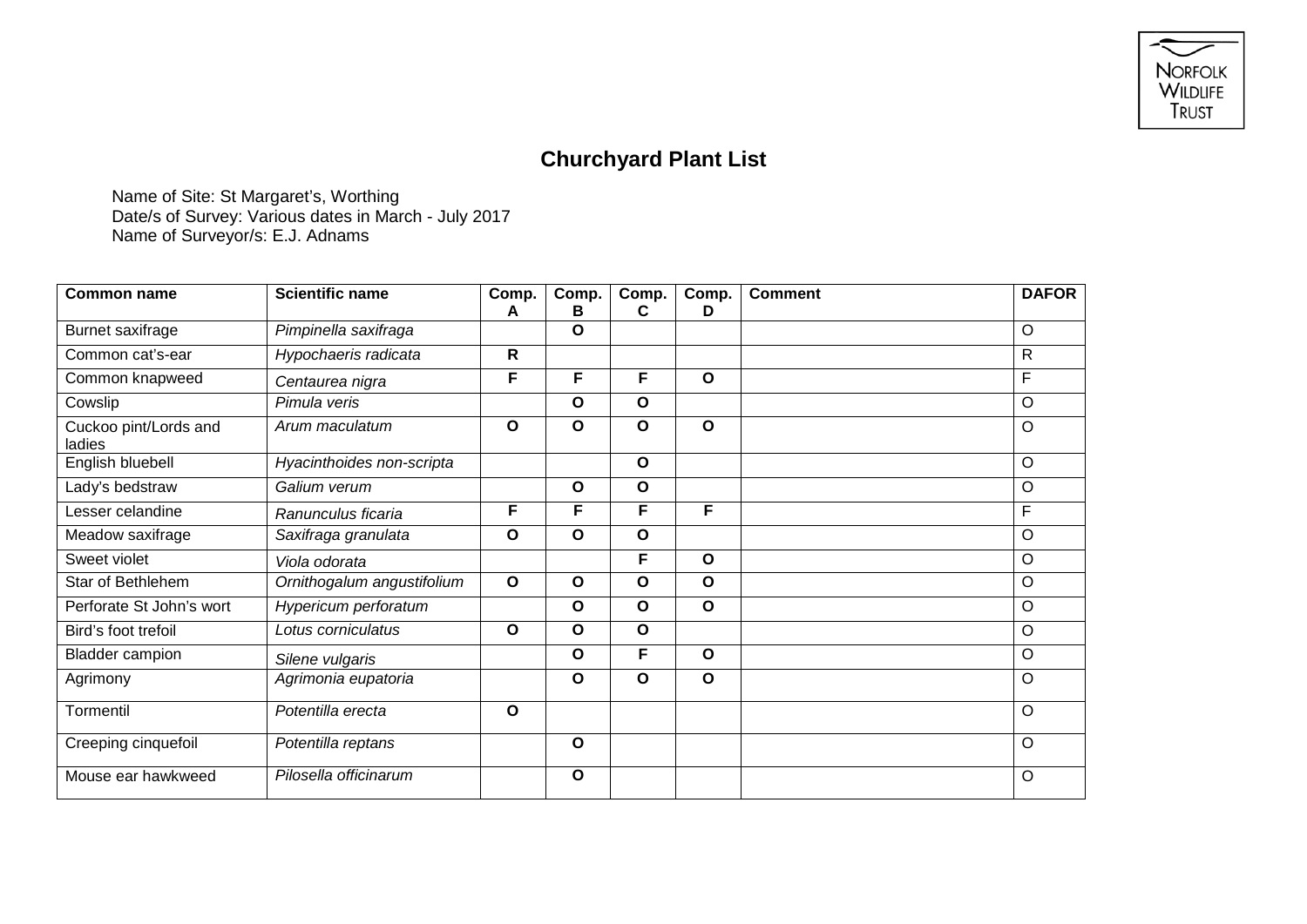| Ribwort plantain       | Plantago lanceolata   | F            | F              | F            | F                       | $\mathsf F$  |
|------------------------|-----------------------|--------------|----------------|--------------|-------------------------|--------------|
| Corn sowthistle        | Sonchus arvensis      |              | $\mathsf{R}$   |              |                         | $\mathsf{R}$ |
| Dovesfoot cranesbill   | Geranium molle        | $\mathbf{o}$ |                | $\mathbf{o}$ | $\mathbf{o}$            | $\circ$      |
| Common mouse-ear       | Cersatium fontanum    | $\mathbf{o}$ | $\mathbf{o}$   | $\mathbf{o}$ | $\mathbf{o}$            | $\circ$      |
| Hairy tare             | Vicia hirsuta         |              | $\mathbf{o}$   |              |                         | $\circ$      |
| Ivy leafed speedwell   | Veronica hederifolia  | F            | $\overline{F}$ | F            |                         | F            |
| Cleavers               | Galium aparine        | F            |                | F            | F                       | F            |
| Eastern sowbread       | Cyclamen coum         |              |                |              | $\mathsf{R}$            | $\mathsf{R}$ |
| Lesser celandine       | Ranunculus ficaria    | F            | F              | F            | F                       | F            |
| Ground ivy             | Glechoma hederacea    | F            | F              | F            |                         | $\mathsf F$  |
| Smooth hawksbeard      | Crepis capillaris     |              |                |              |                         |              |
| Wild teasel            | Dipsacus fullonum     |              | $\mathbf{o}$   |              |                         | $\circ$      |
| Snowdrop               | Galanthus nivalis     | $\mathbf{o}$ |                | $\mathbf{o}$ |                         | $\circ$      |
| Common ragwort         | Senecio vulgaris      |              | $\mathbf{o}$   |              |                         | $\circ$      |
| Field bindweed         | Convolvulus arvensis  | $\mathbf{o}$ | $\mathbf O$    | $\mathbf{o}$ | $\mathbf{o}$            | $\circ$      |
| Red campion            | Silene dioica         |              | $\mathbf{o}$   | $\mathbf{o}$ |                         | $\circ$      |
| Dandelion              | Taraxacum agg.        | F            |                | F            | $\mathbf{o}$            | $O-LF$       |
| Hogweed                | Heracleum sphondylium | $\mathbf{o}$ | $\mathbf{o}$   | $\mathbf{o}$ | F                       | $\circ$      |
| Cow parsley            | Anthriscus sylvestris | $\mathbf{o}$ | $\mathbf{o}$   | $\mathbf{o}$ |                         | $\mathbf{o}$ |
| <b>Stinging nettle</b> | Urtica dioica         | $\mathbf{o}$ | $\mathbf O$    | $\mathbf{o}$ | F                       | $\circ$      |
| Red dead nettle        | Lamium purpureum      | $\mathbf{o}$ |                |              | $\mathbf{o}$            | $\circ$      |
| White dead nettle      | Lamium album          | F            | F              | F            | F                       | $\mathsf F$  |
| Field forget-me-not    | Myosotis arvensis     | $\mathbf{o}$ | $\mathbf{o}$   | $\mathbf{o}$ | $\overline{\mathbf{o}}$ | $\circ$      |
| Common mallow          | Malva sylvestris      | $\mathsf{R}$ |                |              |                         | $\mathsf{R}$ |
| <b>Black horehound</b> | Ballota nigra         |              | $\mathbf{o}$   |              |                         | $\circ$      |
| Hedge bindweed         | Calystegia sepium     |              | $\mathbf{o}$   | $\mathbf{o}$ |                         | $\circ$      |
| Lesser chickweed       | Stellaria pallida     | O            | $\mathbf{o}$   | F            |                         | $\circ$      |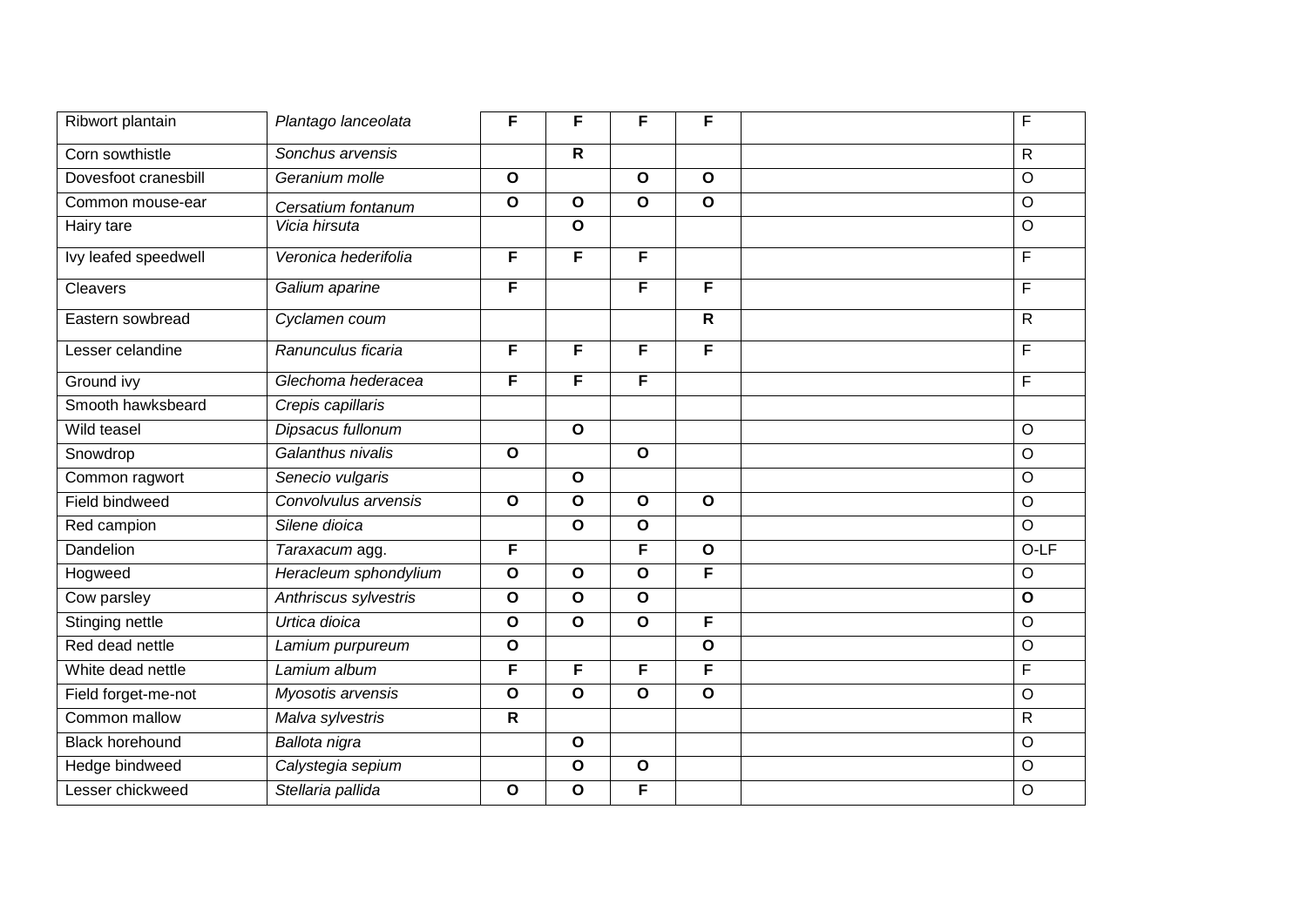| Spear thistle               | Cirsium vulgare           |              | R            |              |              |                            | $\mathsf{R}$            |
|-----------------------------|---------------------------|--------------|--------------|--------------|--------------|----------------------------|-------------------------|
| Curled dock                 | Rumex crispus             |              | $\mathbf{o}$ | $\mathbf{o}$ | $\mathbf{o}$ |                            | $\circ$                 |
|                             |                           |              |              |              |              |                            |                         |
| <b>Grasses &amp; sedges</b> |                           |              |              |              |              |                            |                         |
| Sweet vernal grass          | Anthoxanthum odoratum     |              |              |              |              |                            | $\mathsf{R}$            |
| Barren brome                | <b>Bromus sterilis</b>    |              |              |              |              |                            | $\mathsf{R}$            |
| Yorkshire fog               | <b>Holcus lanatus</b>     |              |              |              |              |                            | O/LF                    |
| Cocksfoot                   | Dactylis glomerata        |              |              |              | $\mathbf{o}$ |                            | $\mathbf{o}$            |
| False oat grass             | Arrhenatherum elatius     |              |              |              |              |                            | A                       |
| Perennial rye grass         | Lolium perenne            |              |              |              |              |                            | $\overline{\mathbf{R}}$ |
| Rough meadow grass          | Poa trivialis             |              |              |              |              |                            | R                       |
| Timothy                     | Phleum pratense           |              | $\mathbf{o}$ | A            |              |                            | $\mathbf{o}$            |
| Hairy brome                 | Bromopsis ramosa          | $\mathbf{o}$ | F            | F            | F            |                            | F                       |
| Grey sedge?                 | Carex divulsa ssp divulsa |              |              |              |              |                            |                         |
| Spring sedge                | Carex caryophyllea        |              |              | F            |              |                            | F                       |
|                             |                           |              |              |              |              |                            |                         |
| <b>Ferns</b>                |                           |              |              |              |              |                            |                         |
| Common polypody             | Polypodium vulgare        | $\mathbf{o}$ |              |              |              |                            | $\mathbf{o}$            |
|                             |                           |              |              |              |              |                            |                         |
| <b>Trees and shrubs</b>     |                           |              |              |              |              |                            |                         |
| Holly                       | Ilex aquifolium           | $\mathbf{o}$ |              |              |              |                            | $\mathbf{o}$            |
| Pedunculate oak             | Quercus robur             | O            | $\mathbf{o}$ |              |              |                            | $\mathbf{o}$            |
| Yew                         | Taxus baccata             |              |              | $\mathsf{R}$ |              | Planted as a Millenium Yew | R                       |
| Cherry plum                 | Prunus cerasifera         |              |              |              | $\mathbf{o}$ |                            | $\mathbf{o}$            |
| Ash                         | Fraxinus excelsior        |              |              |              | $\mathbf{o}$ |                            | $\mathbf{o}$            |
| Elm                         | Ulmus procera             |              |              |              | F            | Growing as suckers         | F                       |
| Blackthorn                  | Prunus spinosa            | $\mathbf{o}$ |              | $\mathbf{o}$ |              |                            | $\mathbf{o}$            |
| Hawthorn                    | Crataegus monogyna        | $\mathbf{o}$ | $\mathbf{o}$ |              |              |                            | $\mathbf{o}$            |
| <b>Bramble</b>              | Rubus fruticosus agg.     | $\mathbf{o}$ |              | $\mathbf{o}$ | $\mathbf{o}$ |                            | $\mathbf{o}$            |